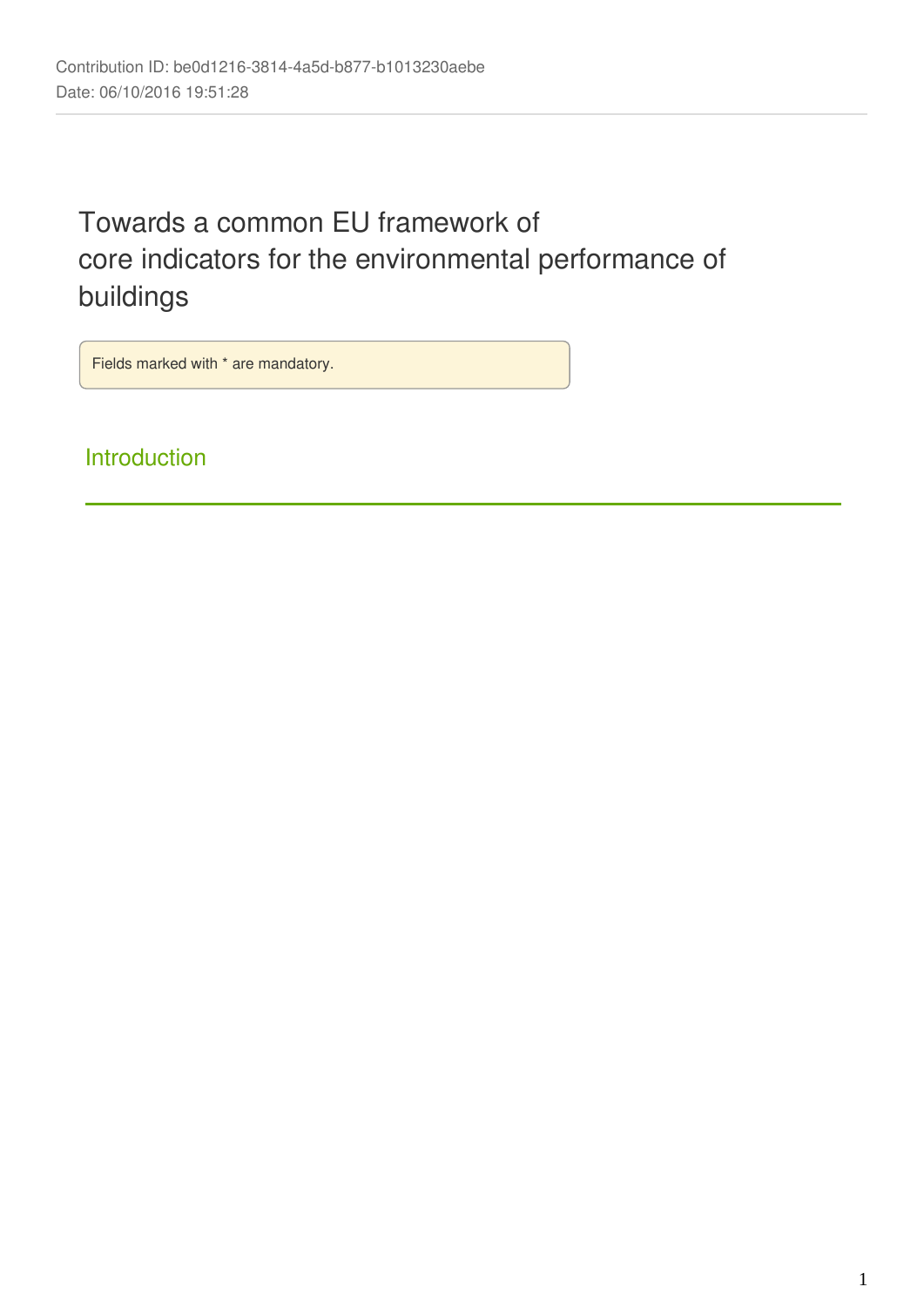The European Commission is interested in the opinion of built environment professionals and stakeholders on the first proposal for a framework of core EU indicators for the environmental performance of buildings.

If you have an active and professional interest in the development and use of such a framework of 'basic' EU indicators, and what they could mean for the sector, we invite you to read the short *['Guide to the consultation'](http://susproc.jrc.ec.europa.eu/Efficient_Buildings/documents.html)* and then to complete this questionnaire, which forms part of a wider ongoing consultation process.

Answering the mandatory questions should take approximately **30-40 minutes** to complete. Once you have started completing the questionnaire you can save your responses and return to them at any time before formally submitting them. If you do choose to save your draft response before submitting, *please make sure that you copy the unique url that you will be provided with after saving your draft response or ask the program to send this to your email address.* This url will be your unique link to your draft response.

The questionnaire asks for your feedback on the following aspects:

- Brief details of your own background or the organisation you represent (mandatory\*).
- How the framework of indicators could work (mandatory\*).
- General opinions about the proposed indicators (mandatory\*).
- Specific questions about the proposed indicators (optional).
- Open questions (optional).

For technical background about the proposed indicators we also strongly recommend reading beforehand the more detailed document entitled *['Summary findings and proposals for indicators'](http://susproc.jrc.ec.europa.eu/Efficient_Buildings/documents.html).*

Yours or your organisation's response will help us to refine the initial proposals and ensure that they build upon existing work, reflect a consensus on how to achieve improvement and maximise their potential for use across the EU.

All responses to this questionnaire will be analysed following closure of the open consultation on **7 October 2016**. They will then be summarised anonymously in a consultation report which will be published, together with revised proposals for the indicators, prior to further discussion at a working group meeting of the [project stakeholder group o](http://susproc.jrc.ec.europa.eu/Efficient_Buildings/subgroups.html)n **30 November 2016**.

If you have any queries relating to the project or completion of this questionnaire please email: JRC-IPTS-EFFICIENT-BUILDINGS@ec.europa.eu

# Part 1: Background on respondent (names, emails and organisation names shall be treated as confidential)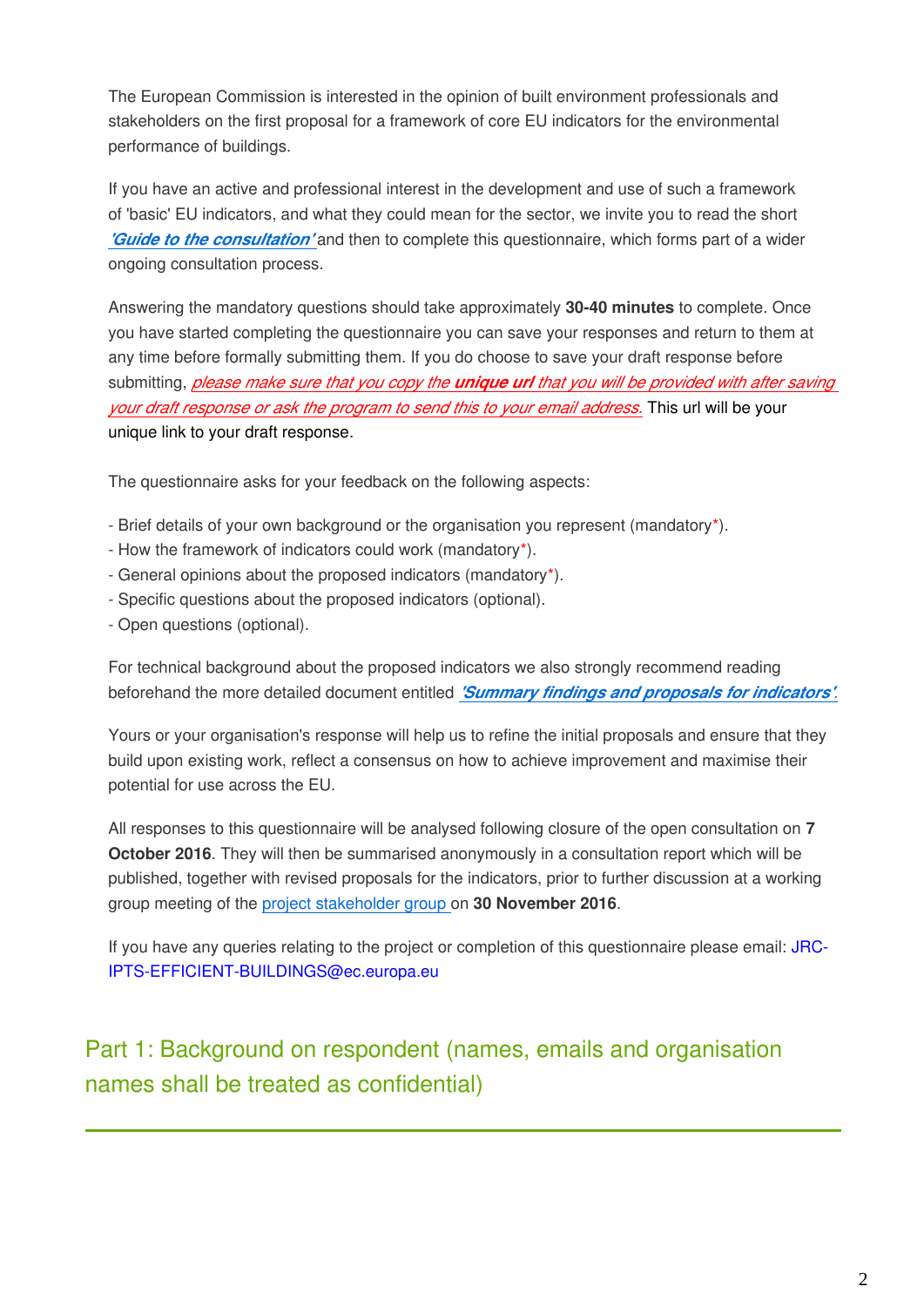In this first part, we are interested in your professional background, the extent of your experience in the sector and the nature of your interest in the indicators. This will help us to better understand the different viewpoints of stakeholders on the indicators.

For responses submitted on behalf of organisations or associations, it is only necessary to answer questions 1.1, 1.2 and 1.3 from this section.

# **\* Q1.1. What is your name?**

ANEC

### **\* Q1.2. Please provide a contact email address.**

anec@anec.eu

#### **\* Q1.3. What organisation do you work for or represent?**

ANEC,European consumer voice in standardisation

# **Q1.4 What best describes your current role or professional background in the building sector?** *(please select from the following options)*

- **Public sector policy and regulation**
- Public sector building procurement and management
- **Private property investor or developer**
- **Property market valuation**
- **Property market advice and management**
- **Building design and engineering**
- Specialist environmental consulting and assessment
- **Building construction and contracting**
- **Building demolition and recycling**
- Operator of building assessment and reporting scheme
- Construction product manufacturing
- Social housing management
- **Public research/teaching**
- **Private research**
- Other (please specify)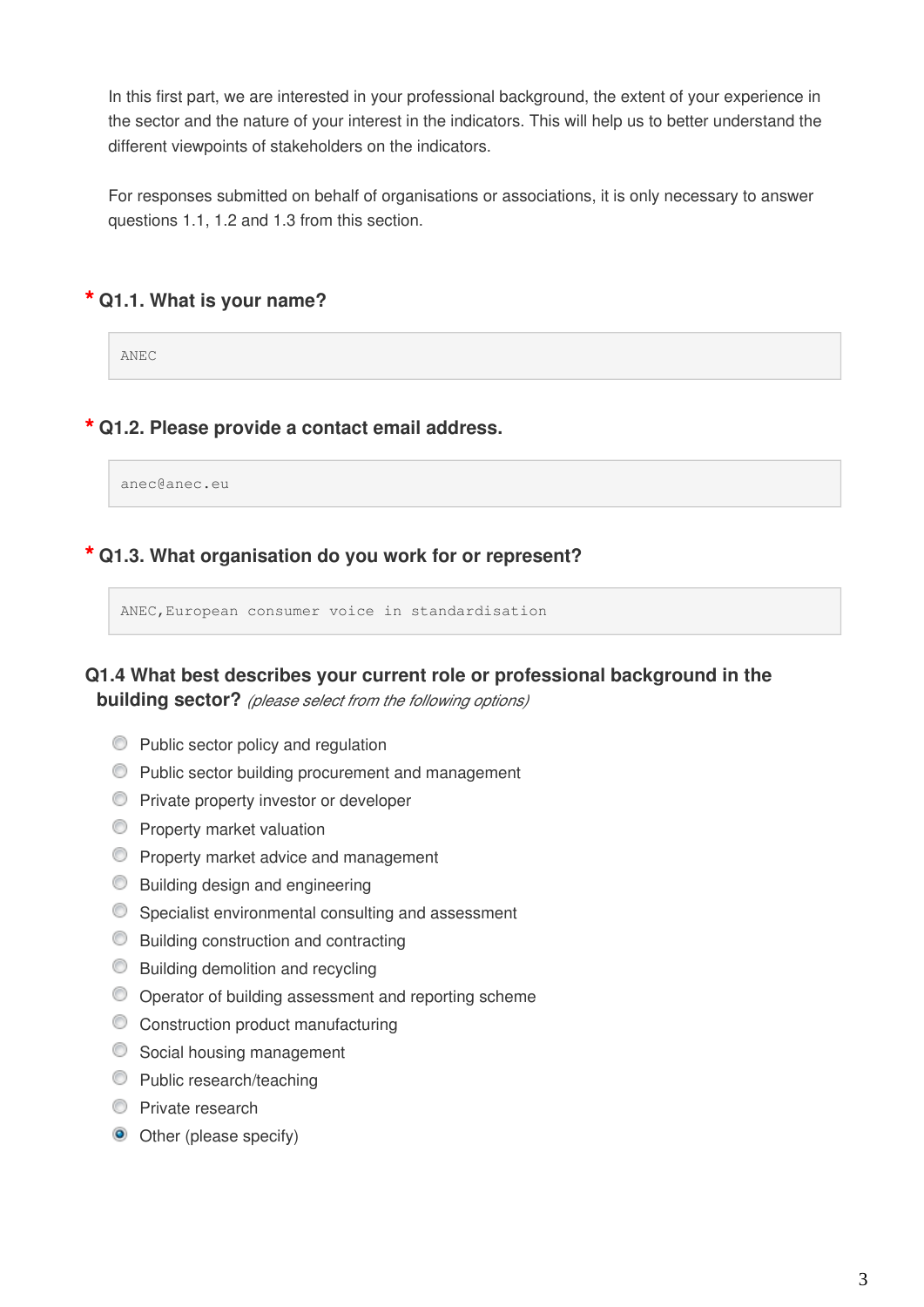If you selected "other" form the list above, please specify here:

Public interest. We regret our category is not considered among the options above, but we take the opportunity to share our views.

# **Q1.5 How many years have you worked in the building sector?**

- $\circ$   $\sim$  5
- $\odot$  5 15
- $\circ$   $\sim$  15

### **Q1.6 Which of the following building types have you worked with?**

- **V** Office new-build
- $\triangledown$  Office renovation
- $\triangledown$  Residential new-build
- $\nabla$  Residential renovation
- Other non-residential

### **Q1.7 During the last five years, have you in your professional life:**

- Carried out a specialised analysis of a buildings environmental performance (e.g. an energy, embodied CO2 eq or Life Cycle Assessment)?
- Been involved in the auditing of a building using an assessment scheme or reporting tool (like LEED, BREEAM, HQE, DGNB, GRESB or others)?
- **Been part of a design team for a building project in which environmental performance** objectives were set?
- Been a client for a building project in which environmental performance objectives were set?
- **Been a contractor for a building project in which environmental performance objectives were** set?
- Been involved in the management of a portfolio of property assets for which environmental performance objectives were set.
- Carried out or been involved with a research project to analyse a specific environmental performance aspect of buildings.
- $\blacksquare$  Been involved in other activity related to the environmental performance of buildings (please specify)

If you selected "...other activity..." from the list above, please describe it briefly here:

Involvement in standardisation and policy making.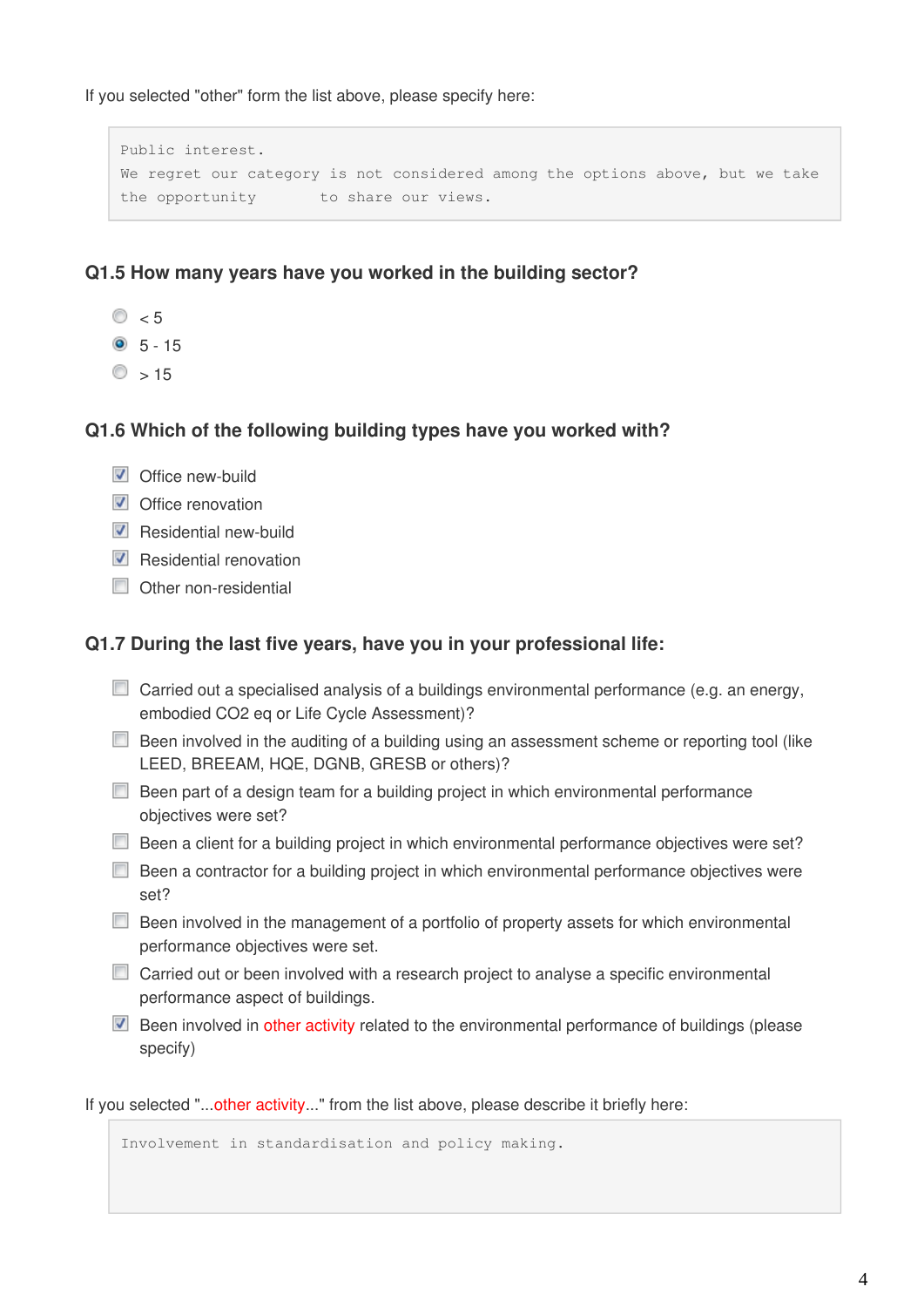In this part, we are interested in how the framework of indicators as a whole could work.

The framework of indicators could work as one set of 'basic' indicators, with a recommendation to report on all of them, thereby supporting broad comparison of different building projects.

On the other hand, another possibility would be that it consists of a more limited number of 'basic' indicators, complemented by additional more challenging and complex 'advanced' indicators for use by more experienced design teams, contractors and clients.

# 2.1. The structure of the indicator framework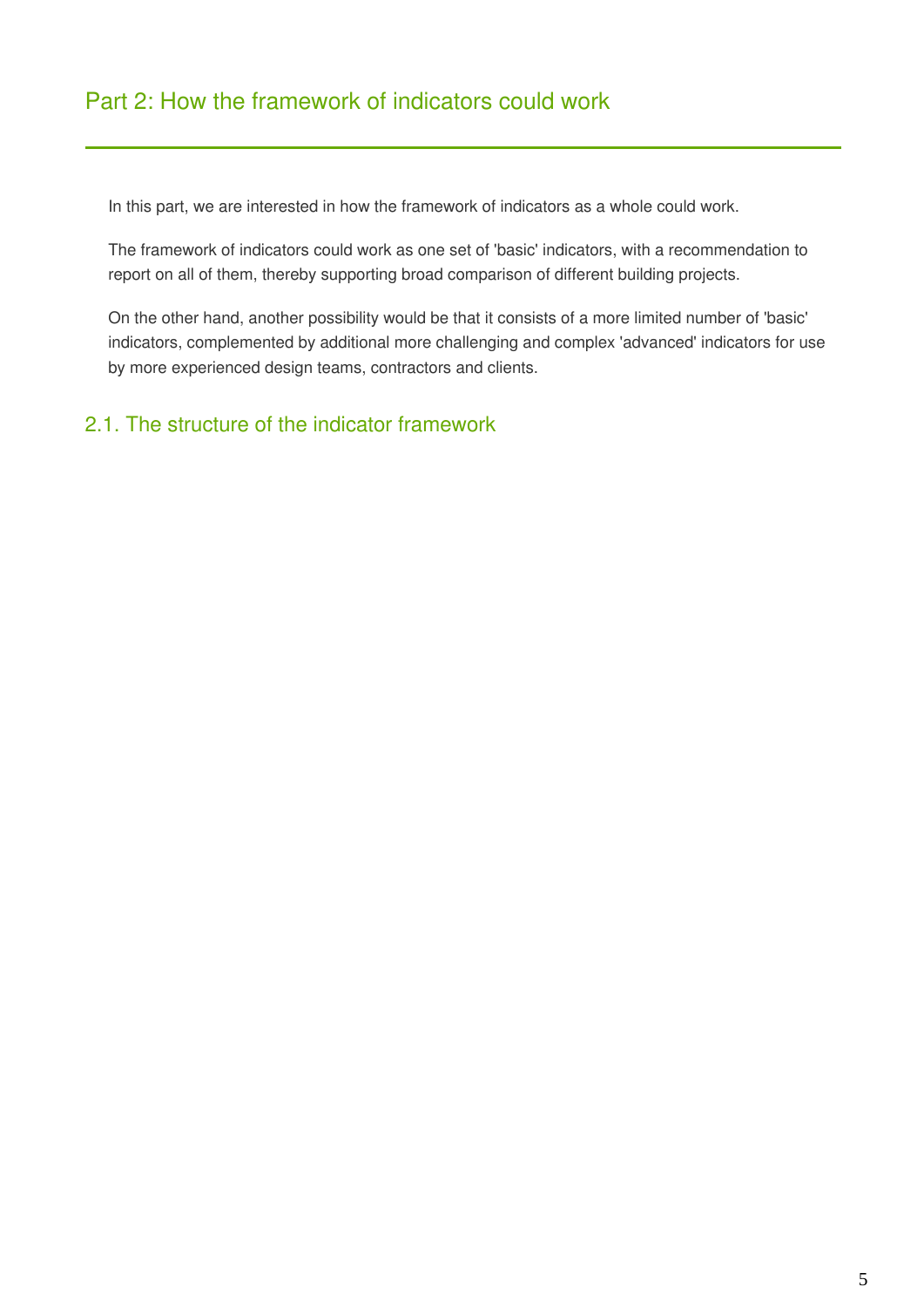# **Q2.1 Please tick the boxes which best reflect your opinion about the following different indicator frameworks:**

|                                                                                                                                                                         | Strongly<br>disagree | Disagree | Neutral<br>opinion | Agree | Strongly<br>agree |
|-------------------------------------------------------------------------------------------------------------------------------------------------------------------------|----------------------|----------|--------------------|-------|-------------------|
| *A set of basic indicators<br>should be used, each<br>with a similar 'basic'<br>ambition level                                                                          | ∩                    |          | $\bullet$          | ⊙     | ∩                 |
| *A set of basic indicators<br>should be used,<br>complemented by<br>optional additional<br>indicators, all at a similar<br>'basic' ambition level                       | ∩                    | ∩        | $\bullet$          | ⊙     | ∩                 |
| *A set of basic indicators<br>should be used,<br>complemented by<br>optional additional more<br>challenging 'advanced'<br>indicators                                    | ∩                    | ∩        | $\bullet$          | ⊙     | ∩                 |
| *A combined set<br>of 'basic' and 'advanced'<br>indicators should be<br>used, complemented by<br>optional additional<br>indicators, for different<br>levels of ambition |                      | ⊙        | $\bullet$          | ⊙     |                   |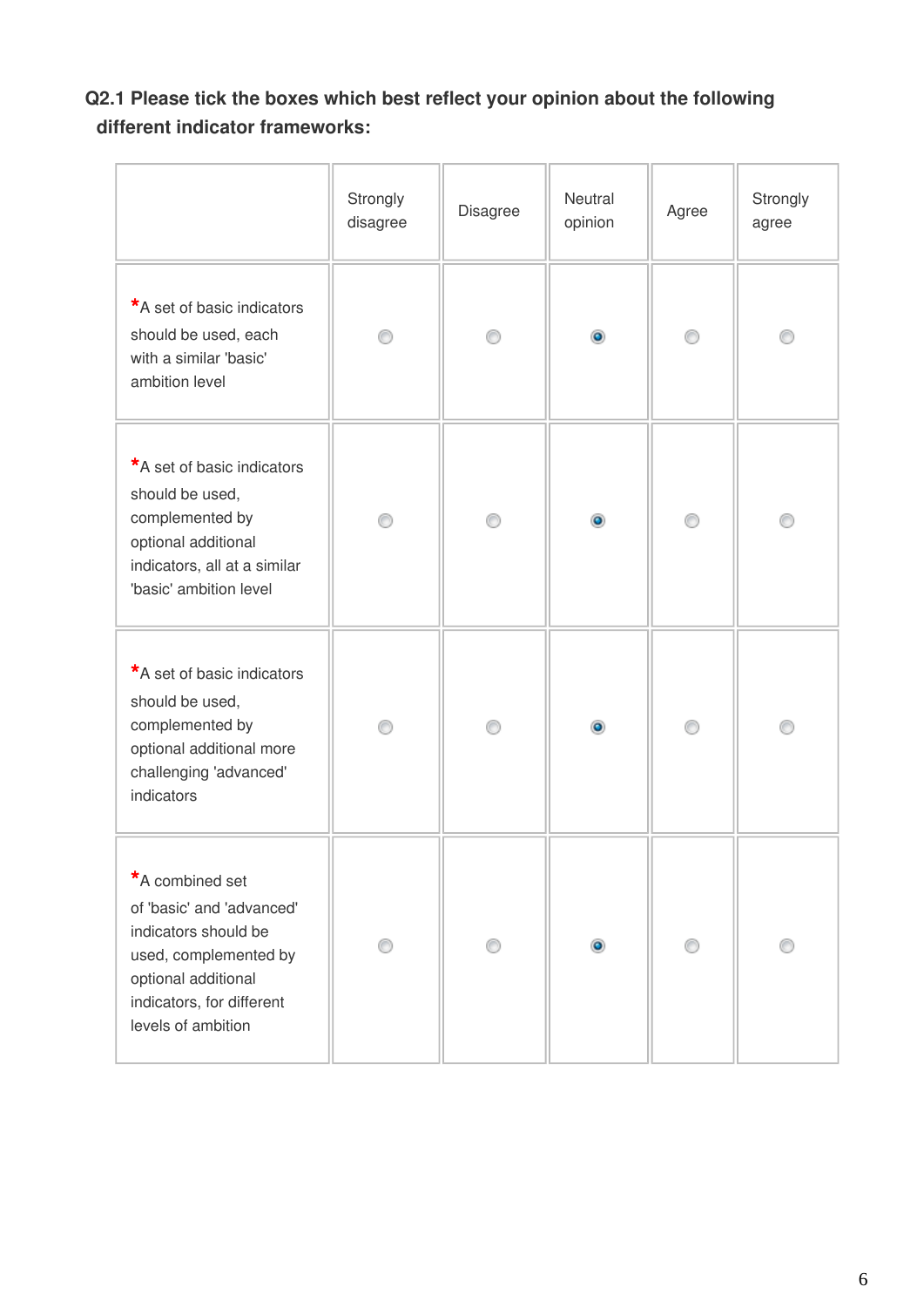(Optional) If you have any other preferences for how the indicator framework should be set up, please state it breifly here:

The distinction between "basic" and "optional" indicators does not make a lot of sense given that all indicators are optional in view of the goal "not to create a new standalone building certification scheme, or to establish performance benchmarks, but rather that it should provide a voluntary reporting framework". So the indicator framework should just establish options, perhaps with suitable qualifiers (more advanced - less advanced, more common - less common, more difficult - less difficult etc.).

#### **\* Q2.2 How many indicators do you think there should be in total?**

- C 6 or less
- **9** or less
- <sup>12</sup> or less
- $\circ$  15 or less
- As many as required
- **O** Don't know / no opinion

#### 2.2. Themes emerging from the background study

The following questions relate to the six themes to have emerged from the background scoping study.

Before answering them we strongly recommend consulting Chapter 2 of the background document *['Summary findings and indicator proposals](http://susproc.jrc.ec.europa.eu/Efficient_Buildings/documents.html)'*, which describes the themes in more detail.

#### Theme 1: Encouraging professional development and life cycle thinking

#### **\* Q2.3 To what extent should the indicators require differing levels of expertise?** *(plea*

*se choose the option which most closely reflects your opinion)*

- Only a basic level of expertise should be required for all indicators under each macroobjective.
- Potentially only some indicators under each macro-objective could require a greater level of expertise, so as to encourage market leaders.
- All macro-objectives should have a combination of indicators requiring a basic and a greater level of expertise.

#### Theme 2: Indicators to measure intensity of resource use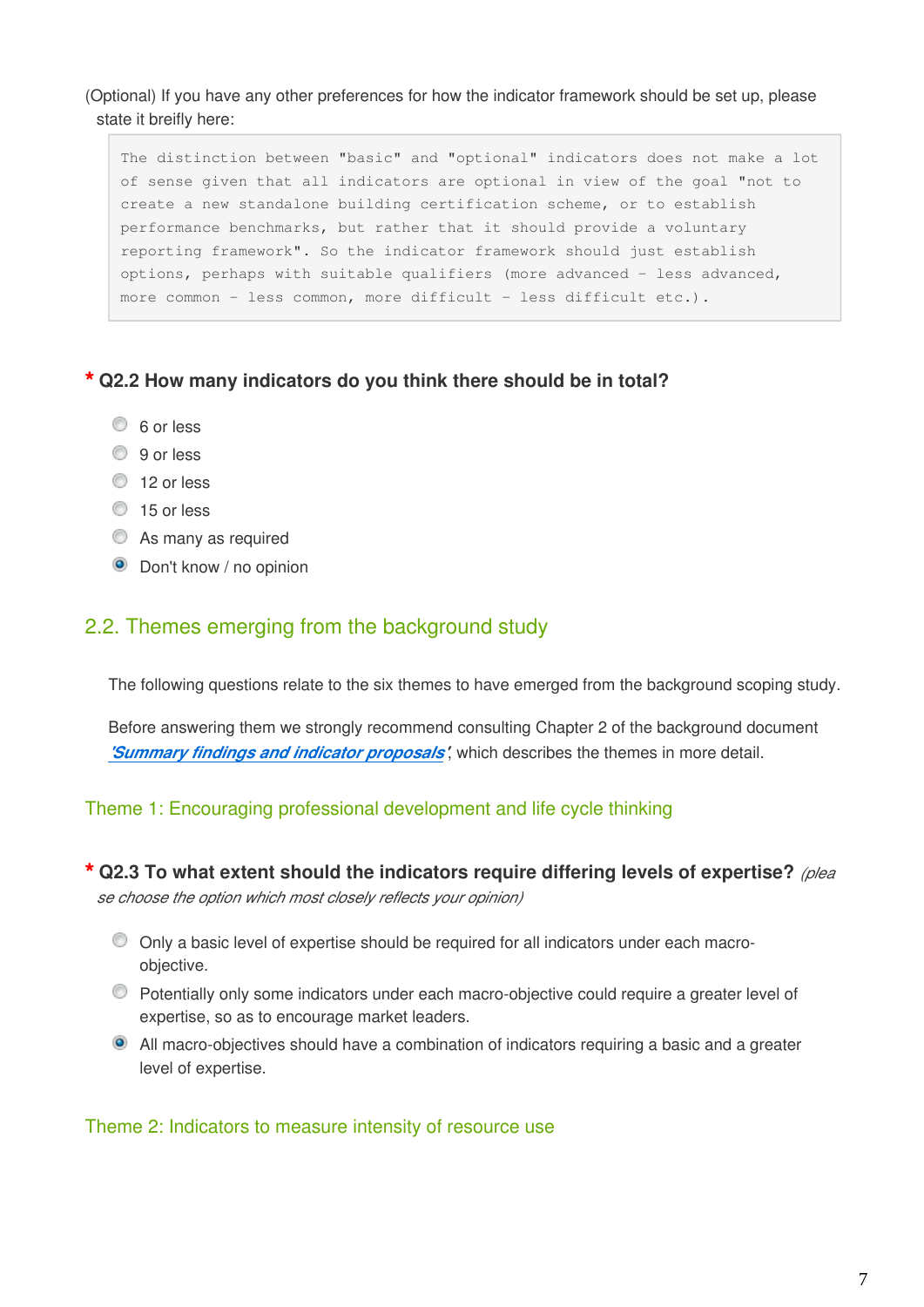**\* Q2.4 Would there be value in offering additional, more targeted indicators to** 

**measure intensity of resource use (e.g. on a per occupant basis instead of per m2)?**

*(please choose the option which most closely reflects your opinion)*

- **C** Reporting should only be on 'basic' indicator metrics.
- Reporting should be possible using additional, more targeted indicator metrics.
- The use of additional, more targeted indicator metrics should only be recommended for internal use.

# Theme 3: Existing standards and methodologies

**\* Q2.5 To what extent could narrower** *life cycle stage boundaries* **(e.g. production, construction, use, End of Life etc.) be defined in order to encourage greater reporting on life cycle Global Warming Potential (GWP), Life Cycle Assessment (LCA) and Life Cycle Costing (LCC)?** *(please choose the option which most closely reflects your opinion)*

- The life cycle stage boundaries set out in standards should not be narrowed.
- Life cycle stage boundaries may be narrowed only where significant trade-offs do not occur.
- Life cycle stage boundaries may be narrowed only when stages omitted are of low environmental significance overall.

**\* Q2.6 To what extent could a narrower** *building component scope* **(e.g. structure, facade, fit out materials) be defined in order to encourage greater reporting on life cycle Global Warming Potential (GWP), Life Cycle Assessment (LCA) and Life Cycle Costing (LCC)?**  *(please choose the option which most closely reflects your opinion)*

- The building component scope set out in standards should not be narrowed.
- The building component scope may be narrowed to focus on significant hot spots along the life cycle.
- $\bullet$  The building component scope may be narrowed to reflect data quality and availability.

# Theme 4: Data availability, quality and transparency

**\* Q2.7 What should be the approach given that data may be limited in quality /availability in some member states?** *(please choose the option(s) which most closely reflects your opinion)*

- $\Box$  Users shall report on data sources and quality in order to be transparent.
- $\Box$  The framework should include a rule that excluded the use of certain low quality data sources.
- $\Box$  Users should not report on this indicator if they have serious doubts about the quality of the data.
- $\blacksquare$  The framework should not include indicators if this is widespread problem at European level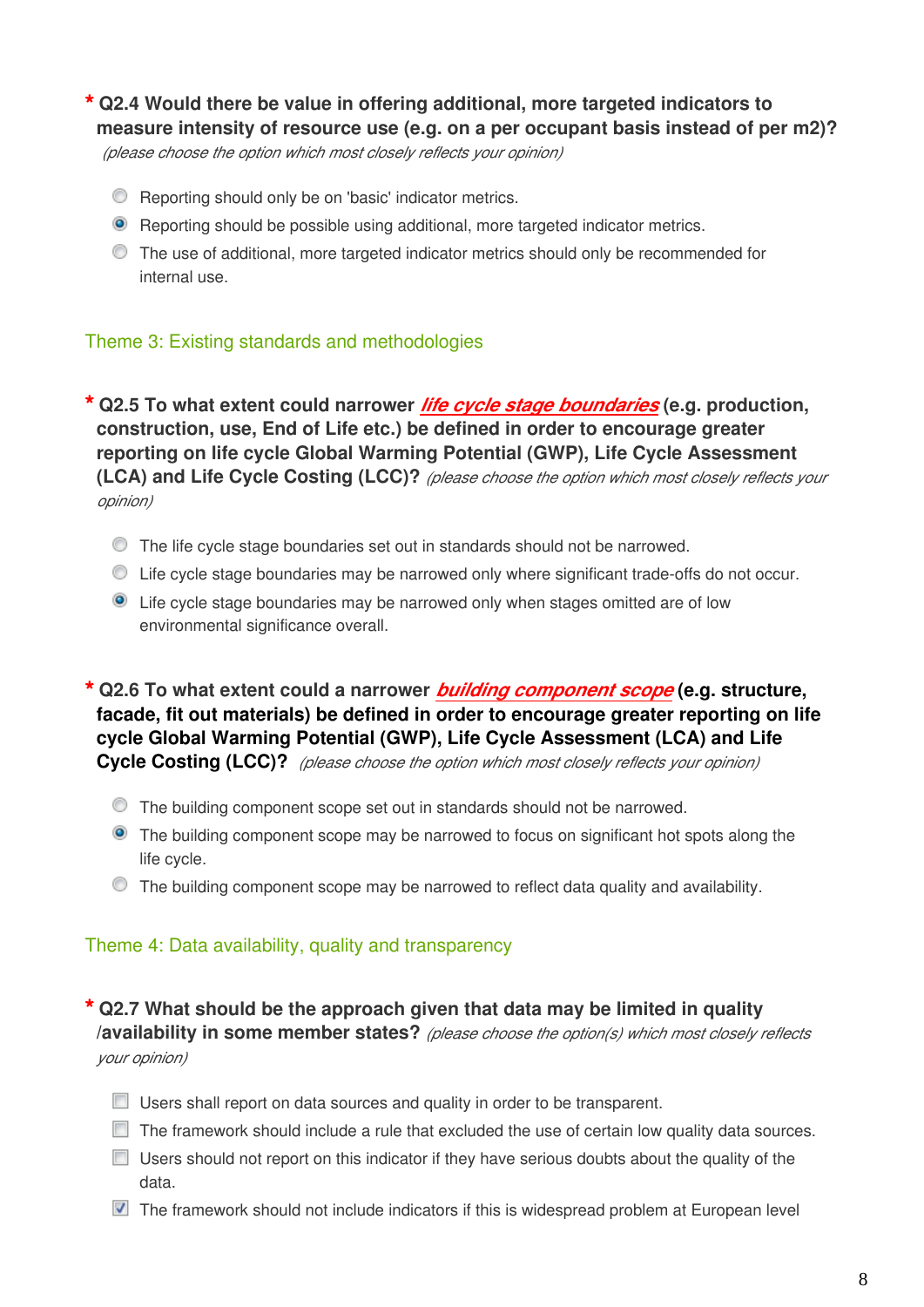# **\* Q2.8 At what level do you think it is most appropriate that the indicators support performance comparisons?** *(please choose the option(s) which most closely reflects your opinion)*

- Across the whole of Europe
- At national level.
- At regional level.
- At local level.
- $\blacksquare$  At project level.

Theme 6: Tracking performance along a projects life cycle

**\* Q2.9 To what extent should the indicators allow for the tracking of quantifiable aspects of building performance from design through to post-occupation?** *(please* 

*choose the option(s) which most closely reflects your opinion)*

- $\triangledown$  Performance at design stage only.
- **Performance at both design and post-occupation stages.**
- **Performance at both design and post-occupation stages with the potential for occupant** surveys.

# Part 3: Questions relating to the initally proposed indicators

In this part, we are interested in your opinion on the first proposals for indicators, as briefly presented in the *['Guide to the consultation](http://susproc.jrc.ec.europa.eu/Efficient_Buildings/documents.html)'*.

The questions relate to the indicators proposed under each of the EU 'macro-objectives' for building quality and environmental performance.

For each proposed indicator, there are two types of questions. The first type ask for your overall opinion on suitability and are mandatory. The second type are more detailed questions and are optional. To answer these more detailed questions we strongly recommend having read the technical document *['Summary findings and indicator proposals](http://susproc.jrc.ec.europa.eu/Efficient_Buildings/documents.html)* **'**, where the background the the questions is discussed.

# 3.1. General questions about all proposed indicators across all 6 macroobjectives

**Q3.1 Please tick the options which best reflect your opinions about the suitability of each indicator to measure performance:**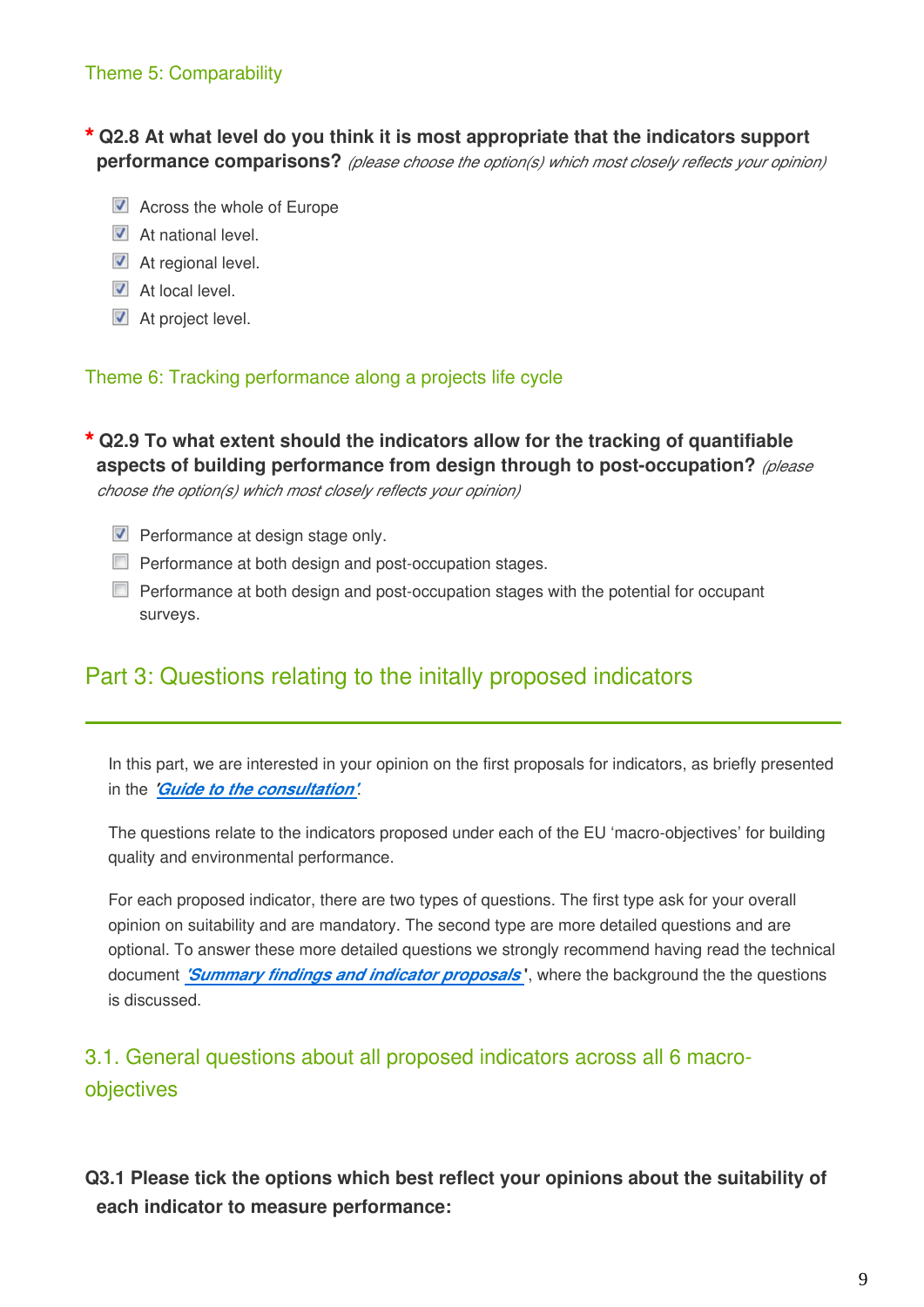|                                                                                                                                                                                      | Unsuitable | Neutral<br>opinion | Partly<br>suitable | Suitable as<br>proposed |
|--------------------------------------------------------------------------------------------------------------------------------------------------------------------------------------|------------|--------------------|--------------------|-------------------------|
| *Indicator 1.1. Total primary<br>energy consumption (kWh/m2/yr)                                                                                                                      |            |                    |                    |                         |
| *Indicator 1.2. Operational and<br>embodied Global Warming<br>Potential (kg CO2 eq/m2/yr)                                                                                            | $\bullet$  |                    |                    |                         |
| *Indicator 2.1. Cradle to<br>grave Life Cycle Assessment<br>(LCA) (Impact category results<br>normalised to m2)                                                                      | $\bullet$  |                    |                    |                         |
| *Indicator 2.2. Service life<br>reporting(design service life for<br>building and specified elements<br>/components)                                                                 |            |                    | $\bullet$          |                         |
| *Indicator 2.3. Ease and scope<br>for disassembly and recycling<br>(Sum of category scores)                                                                                          |            |                    |                    |                         |
| *Indicator 2.4. Construction and<br>Demolition waste arisings (i.<br>tonnes/100 m2 floor area; ii. %<br>diversion from landfill to<br>recycling and re-use excluding<br>backfilling) |            |                    | ۰                  |                         |
| *Indicator 3.1. Total mains<br>drinking water consumption (m3<br>per person per year)                                                                                                |            |                    |                    |                         |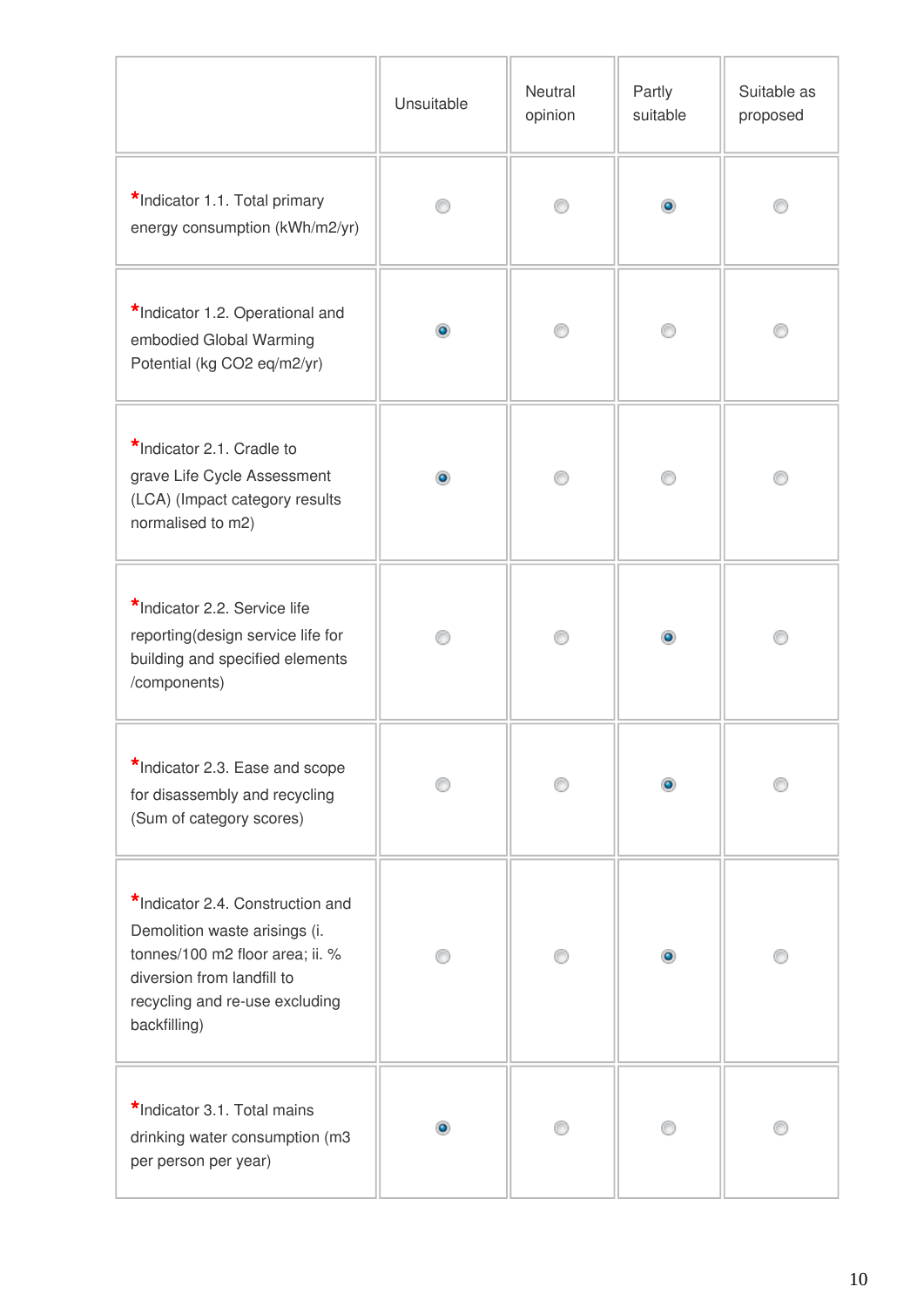| *Indicator 4.1. Quantitative<br>reporting on specific pollutant<br>levels: CO2, total VOC,<br>Carcinogenic VOCs, R-Value,<br>formaldehyde, benzene and<br>particulates (PM 2,5/10,0) | ∩ | ⊙         | $\circledcirc$ | ∩ |
|--------------------------------------------------------------------------------------------------------------------------------------------------------------------------------------|---|-----------|----------------|---|
| *Indicator 4.1. Qualitative<br>reporting on the presence of<br>mould                                                                                                                 | ۰ |           |                |   |
| *Indicator 5.1. Overheating risk<br>assessment (adaptive degree<br>hours)                                                                                                            |   | ۰         |                |   |
| *Indicator 5.2a. Additional<br>cooling primary energy<br>consumption (kWh/m2)                                                                                                        |   |           | ۰              |   |
| *Indicator 5.2b. Green factor<br>(sum of weighted cooling effect<br>for green features on/around the<br>building)                                                                    |   |           |                |   |
| *Indicator 6.1a. Long term utility<br>costs (€/m2.yr over 30 or 50<br>years)                                                                                                         |   | ۰         |                |   |
| *Indicator 6.1b. Long term<br>acquisition and maintenance<br>costs (€/m2.yr over 30 or 50<br>years)                                                                                  | ∩ | $\bullet$ |                |   |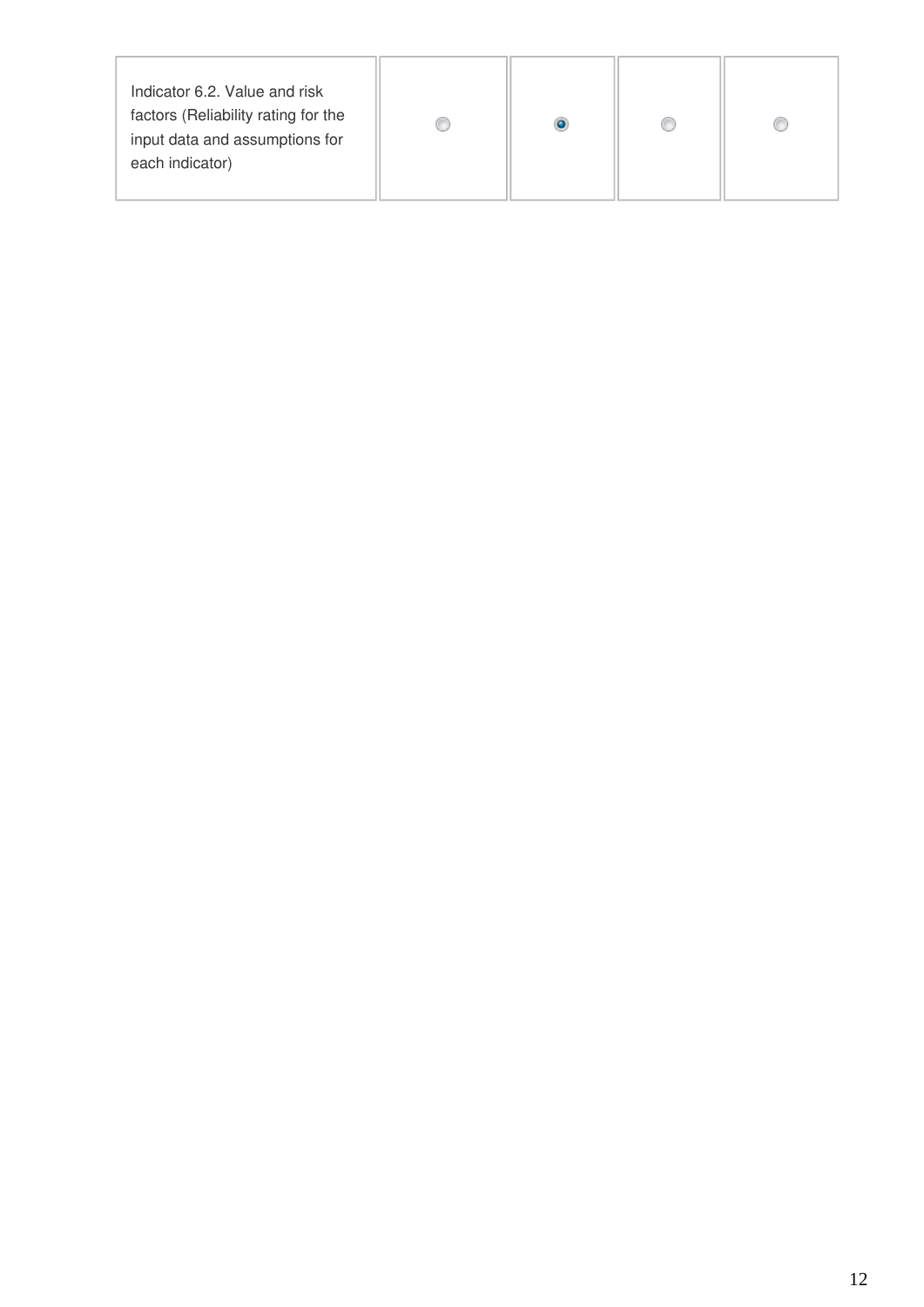# **\* Q3.2 Please enter a value of 1-5 (1 = strongly disagree, 2 = disagree, 3 = neutral opinion, 4 = agree and 5 = strongly agree) which best reflect your opinions about the following statements for each indicator:**

*(note that only values of "1", "2", "3", "4" or "5" should be entered. Any other inputs shall be ignored when analysing feedback).*

|                                                                                                                                                                                | is simple, accessible an |
|--------------------------------------------------------------------------------------------------------------------------------------------------------------------------------|--------------------------|
| Indicator 1.1. Total primary energy consumption (kWh/m2/yr)                                                                                                                    | 4                        |
| Indicator 1.2. Operational and embodied Global Warming Potential (kg CO2 eq/m2<br>$/yr)$                                                                                       | 3                        |
| Indicator 2.1. Cradle to grave LCA (Impact category results normalised to m2)                                                                                                  | 1                        |
| Indicator 2.2. Service life reporting (design service life of the building and specified<br>elements/components)                                                               | 3                        |
| Indicator 2.3. Ease and scope for disassembly and recycling (Sum of category<br>scores)                                                                                        | 4                        |
| Indicator 2.4. Waste arisings a. Demolition; b. Construction (i. t/100 m2 floor area; ii.<br>% diversion to recycling and re-use excluding backfilling)                        | 4                        |
| Indicator 3.1. Total mains drinking water consumption (during use stage) (total<br>mains water consumption m3 per person per year)                                             | 1                        |
| Indicator 4.1. Quantitative reporting on specific pollutant levels: CO2, total VOC,<br>Carcinogenic VOCs, R-Value, formaldehyde, benzene and particulates (PM 2,5/10,<br>$(0)$ | 4                        |
| Indicator 4.1. Qualitative reporting onthe presence of mould                                                                                                                   | 1                        |
| Indicator 5.1. Overheating risk assessment (adaptive degree hours)                                                                                                             | 3                        |
| Indicator 5.2a. Additional cooling primary energy consumption (kWh/m2)                                                                                                         | 4                        |
| Indicator 5.2b. Green factor (Sum of weighted cooling effect for green features on<br>/around the building)                                                                    |                          |
| Indicator 6.1a. Long term utility costs (€/yr normalised per m2 over 30 or 50 years)                                                                                           | 13                       |
| Indicator 6.1b. Long-term acquisition and maintenance costs (€/yr normalised per<br>m2 over 30 or 50 years)                                                                    | 3                        |
| Indicator 6.2. Value and risk factors (Reliability rating for the input data and<br>assumptions for each indicator)                                                            |                          |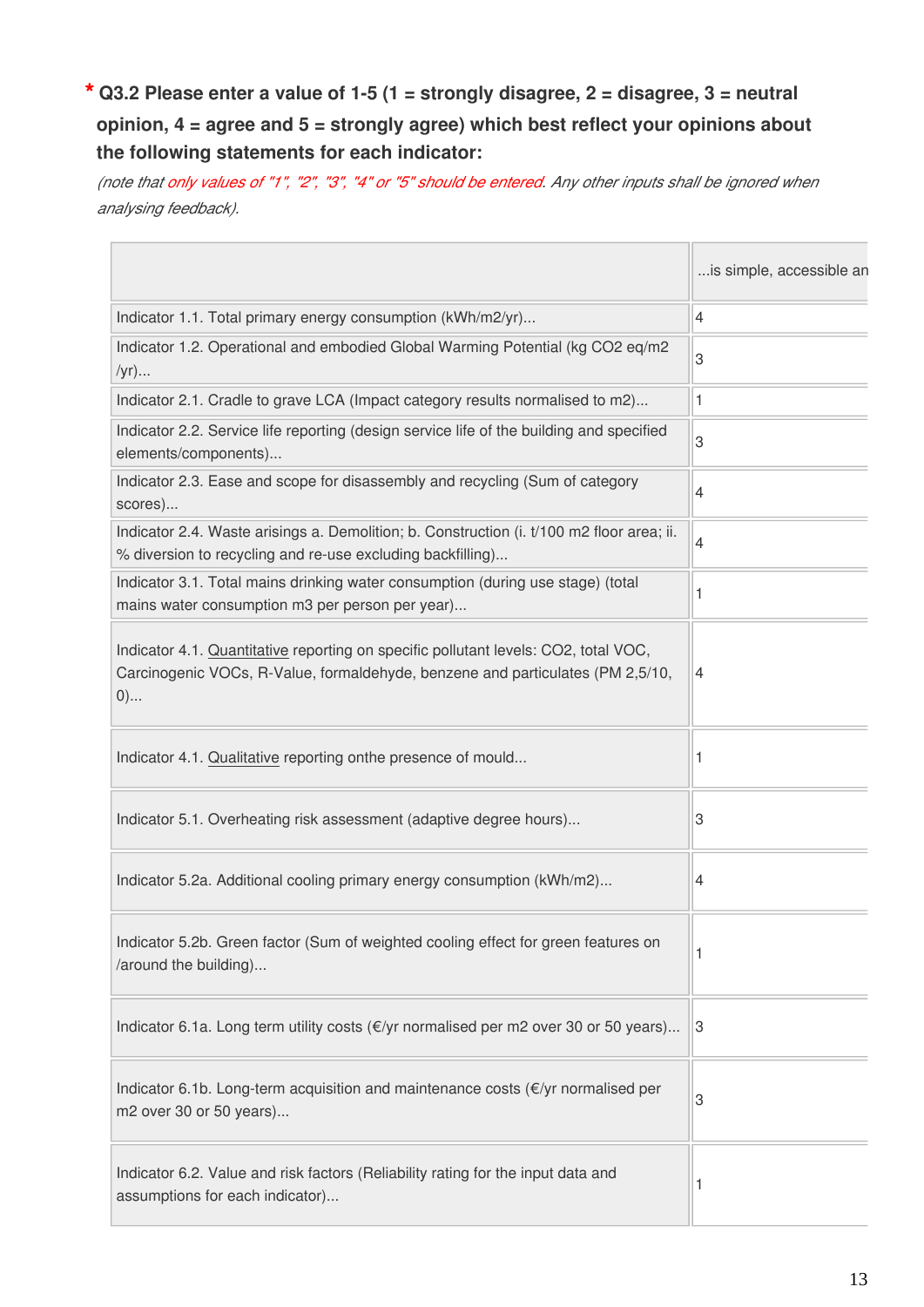# 3.2. Specific questions about all proposed indicators across all 6 macroobjectives

The following questions focus on more technical aspects of the indicator proposals. They assume that you have read the background document '*[summary findings and indicator proposals'](http://susproc.jrc.ec.europa.eu/Efficient_Buildings/documents.html)*:

3.2.1. Specific questions for proposed indicators that relate to **macro-objective 1** (Greenhouse gas emissions from building life cycle energy use):

**Q3.3 For office buildings, which aspects of indicator 1.1 (total primary energy consumption: kWh/m2/yr) should be aligned with the proposed EU Voluntary Certificate Scheme? (see Section 3.1 in the 'summary findings and indicator proposals' document for more details)** *(please select from the following answers)*

- $\Box$  Harmonisation with the headline indicator.
- **Use of hourly dynamic energy simulation.**
- Reporting of both calculated and measured performance.
- $\nabla$  Disclosure of input assumptions.
- Option to also report on CO2 emissions.
- Additional aspects (please specify below).

(Optional) Please specify any additional aspects here

# **Q3.4 Does indicator 1.1 (total primary energy consumption) provide a strong enough incentive to design more resource efficient buildings?**

*Please choose the option(s) which most closely reflect your opinion.*

- $\blacksquare$  It provides sufficient incentive.
- It should have a stronger focus on delivered (final) electricity/fuel use *e.g. heating and cooling demand*.
- $\Box$  It should have a stronger focus on how much renewable energy is used or generated.

3.2.2. Specific questions for proposed indicators that relate to **macro-objective 2** (Resource efficient material life cycles):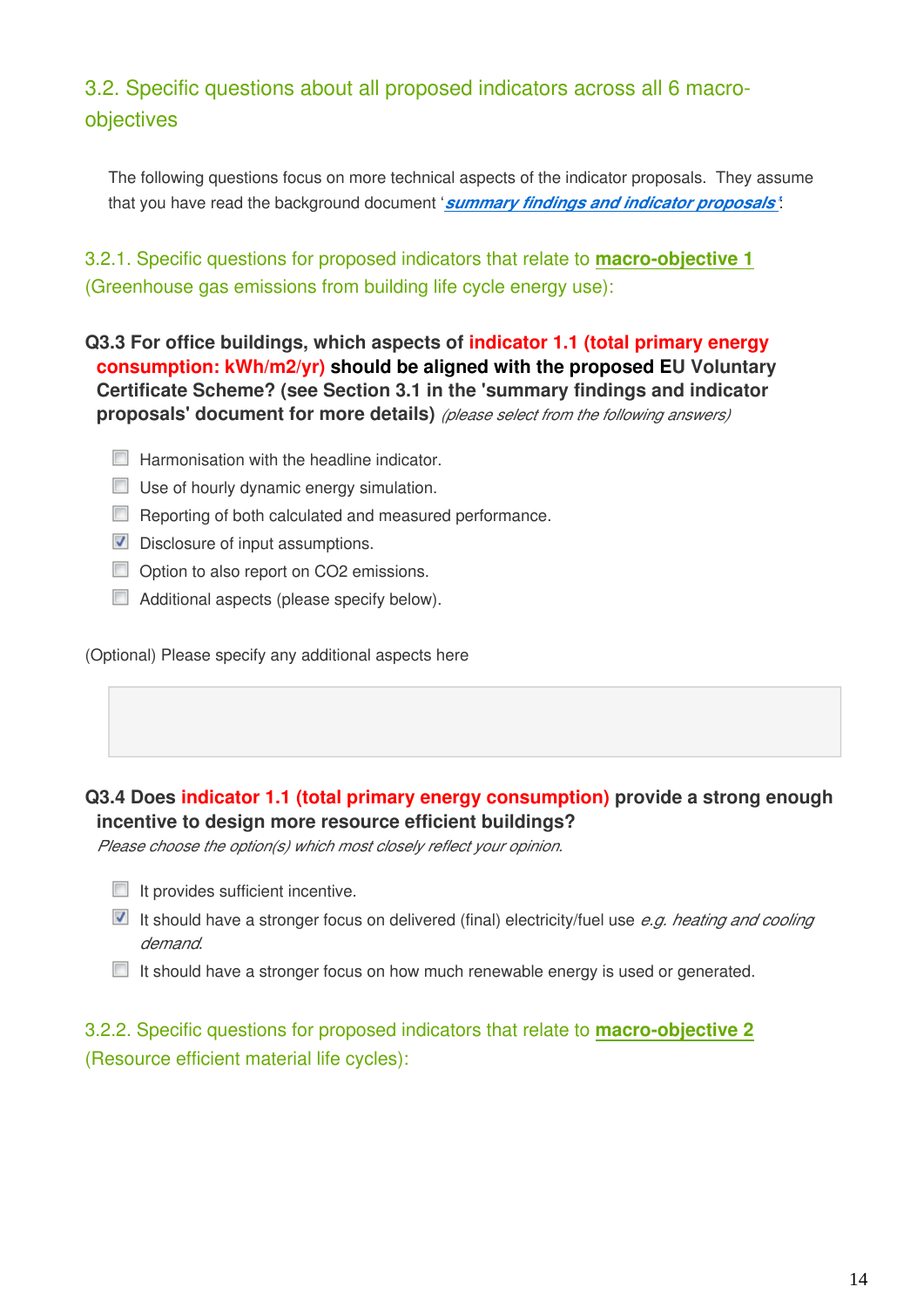# **Q3.5 What form should reporting on a full LCA (indicator 2.1 Cradle to grave LCA)**

**take?** *(please choose the option which most closely reflect your opinion)*

- Confirmation that a full LCA has been carried out according to EN 15978.
- Provision of results for the impact categories listed in EN 15978.
- Provision of results for the impact categories listed in EN 15978, together with results for some additional impact categories.

Q3.6 Opinions about certain aspects of indicators 2.1 to 2.4. Please tick the options which best reflect your opinion about the following statements:

|                                                                                                                                                                                                               | Strongly<br>disagree | Disagree | Neutral<br>opinion | Agree | Strongly<br>agree |
|---------------------------------------------------------------------------------------------------------------------------------------------------------------------------------------------------------------|----------------------|----------|--------------------|-------|-------------------|
| A 'design for adaptability'<br>indicator does not need to<br>be developed, because it<br>is already considered<br>within indicators 1.2<br>(Operational and<br>embodied GWP) and 2.1<br>(Cradle to grave LCA) | ∩                    | ∩        | ⊙                  | ∩     |                   |
| Indicator 2.2 (Service life<br>reporting) has added<br>value being reported as a<br>separate indicator                                                                                                        |                      |          |                    |       |                   |
| Indicator 2.3 (Ease and<br>scope for disassembly and<br>recycling) will encourage<br>design teams and<br>contractors to focus on<br>this issue at design and<br>construction stage                            |                      |          | ⋒                  |       |                   |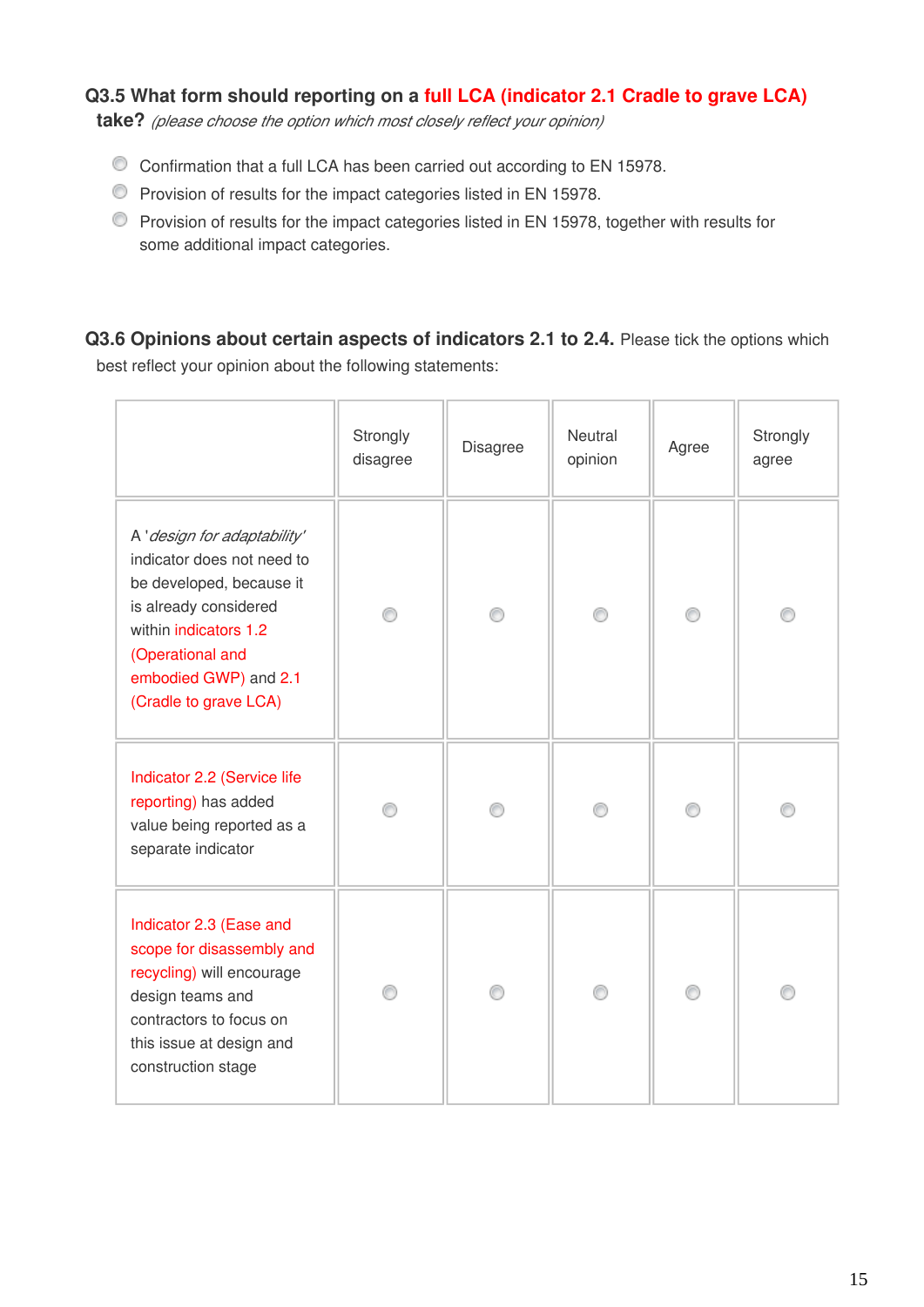| The in-situ reuse of large<br>building elements such as<br>structures in new or<br>remodelled buildings<br>should be specifically<br>encouraged by a<br>dedicated indicator                                                                                                                                                         | ⋒ | ⊙ | ⊙ |  |
|-------------------------------------------------------------------------------------------------------------------------------------------------------------------------------------------------------------------------------------------------------------------------------------------------------------------------------------|---|---|---|--|
| A 'recycled content'<br>indicator for building<br>materials does not need<br>to be developed because<br>it is already addressed<br>within indicators 1.2<br>(Operational and<br>embodied GWP) and 2.1<br>(Cradle to grave LCA)                                                                                                      |   | ⊙ | ∩ |  |
| Indicators 1.2 (Operational<br>and embodied GWP) and<br>2.3 (Ease and scope for<br>disassembly and recycling)<br>should be linked to allow<br>for any potential net CO2<br>benefits from the reuse<br>and recycling of materials<br>at the end of life of a<br>building (EN 15978,<br>Module D) to be<br>consistently accounted for |   |   |   |  |

3.2.3. Specific questions for proposed indicators that relate to **macro-objective 3** (Efficient use of water resources):

# **Q3.7 Is the proposed indicator 3.1 (Total mains drinking water consumption (during use stage)) sufficient to measure intensity of water use?**

*Please choose the option(s) which most closely reflect your opinion:*

- $\blacksquare$  It is sufficient to measure intensity of use.
- $\Box$  It should be normalised to the predicted building occupation.
- $\Box$  It should be normalised to the building floor area.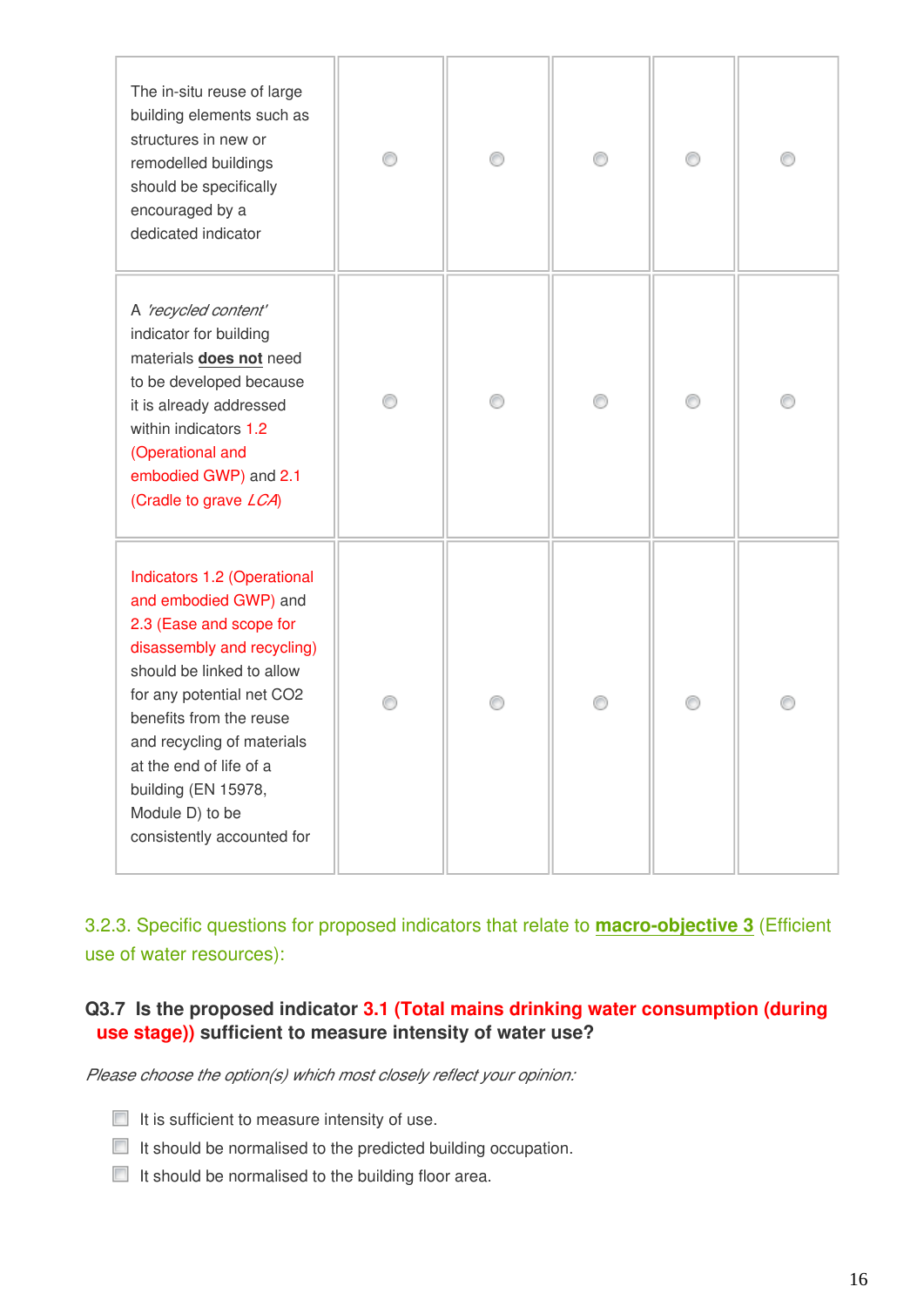# **Q3.8 What type of data do you consider appropriate to use for the water consumption of sanitary fittings?**

Please choose the option(s) which most closely reflect your opinion:

- Independently verified, generic performance data.
- Self-declarations by manufacturers.
- Third party verification of manufacturers claims.
- Third party verified water labelling scheme.
- **Other.**

(Optional) Please specify any other acceptable data sources here

# **Q3.9 Considering average residential water consumption with indicator 3.1 (Total**

**mains drinking water consumption (during use stage)).** *Please tick the option which best reflects your opinion:*

|                                                                                                                                               | Stongly<br>disagree | <b>Disagree</b> | Neutral<br>opinion | Agree | Strongly<br>agree |
|-----------------------------------------------------------------------------------------------------------------------------------------------|---------------------|-----------------|--------------------|-------|-------------------|
| Calculated residential<br>water use should be<br>adjusted to reflect<br>average consumption in<br>that part of the EU e.g.<br>Southern Europe | €                   | ⊙               |                    | €     |                   |

3.2.4. Specific questions for proposed indicators that relate to **macro-objective 4** (Healthy and comfortable spaces):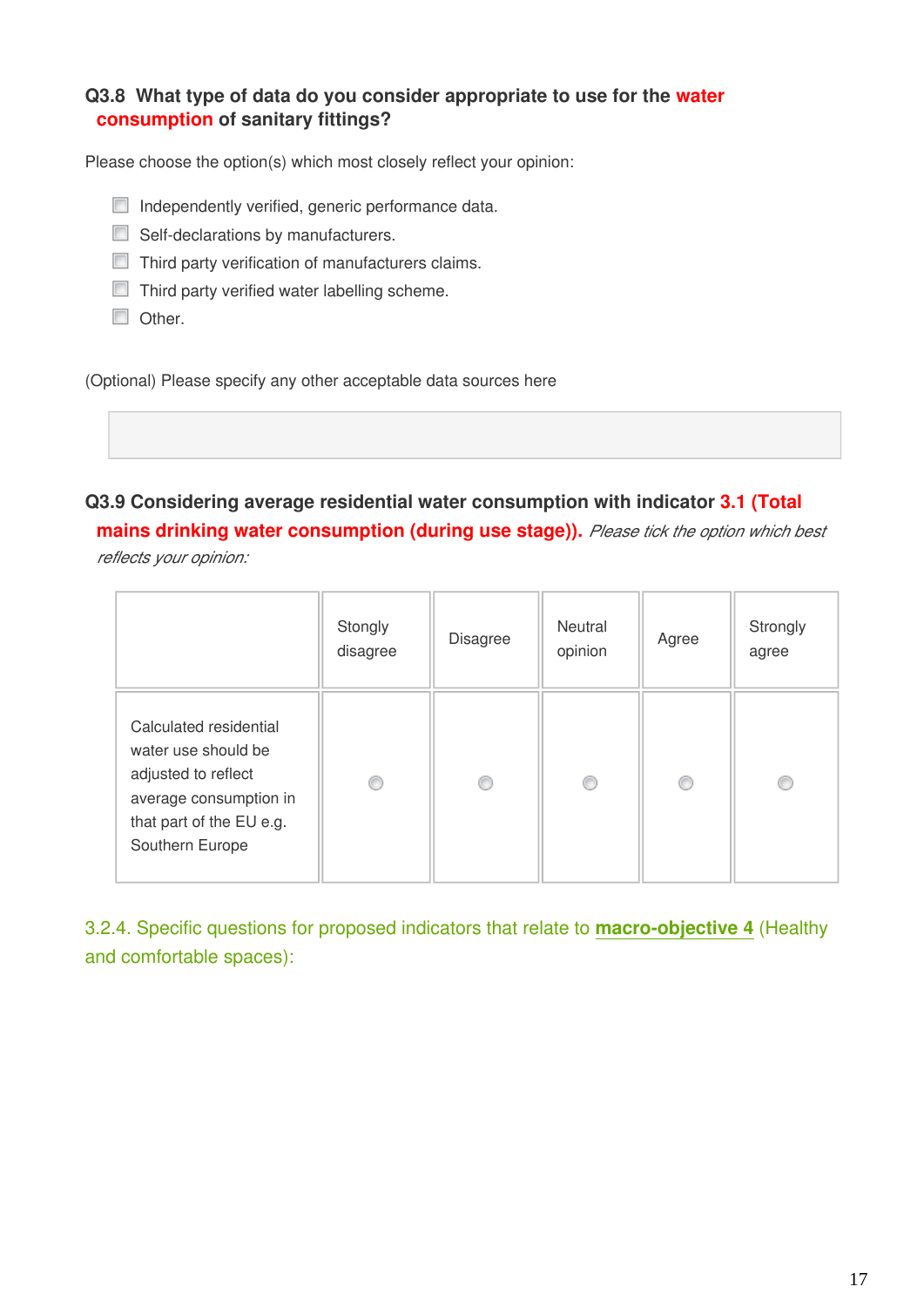# **Q3.10 The appropriateness of the pollutants covered in indicator 4.1 (Reporting on**

**specific pollutant levels or pollutant presence).** Please tick the options which best reflect

your opinions about the following statements:

|                                                  | Strongly<br>disagree | Disagree | Neutral<br>opinion | Agree | Strongly<br>agree |
|--------------------------------------------------|----------------------|----------|--------------------|-------|-------------------|
| CO2 should be included                           | $\bullet$            | 0        | 0                  | 0     | 0                 |
| TVOC should be<br>included                       | ⋒                    | ⊙        | ∩                  | ⊙     | ۵                 |
| Formaldehyde should<br>be included               | ∩                    | 0        | ⊙                  | ⊙     | $\bullet$         |
| R-value should be<br>included                    | ∩                    | ⊙        | ∩                  | ⊙     | ۱                 |
| Carcinogenic<br>VOCs should be<br>included       |                      | ⋒        | ⋒                  | ∩     | ۰                 |
| Benzene should be<br>included                    | ⋒                    | ⊙        | ⋒                  | ⊙     | $\bullet$         |
| Particulates (PM 2.5 /<br>10) should be included | ⋒                    | ∩        | ۵                  | ∩     |                   |
| Presence of mould<br>should be included          | ۵                    | ⋒        | ∩                  | ⋒     | ⋒                 |

#### (Optional) Please specify any other pollutants that should be considered

All substances covered by the German AgBB scheme and volatile carcinogens cat. 2 and mutagens/reprotoxic substances. In addition, the absence of specified substances (e.g. sensitisers) in materials should be confirmed.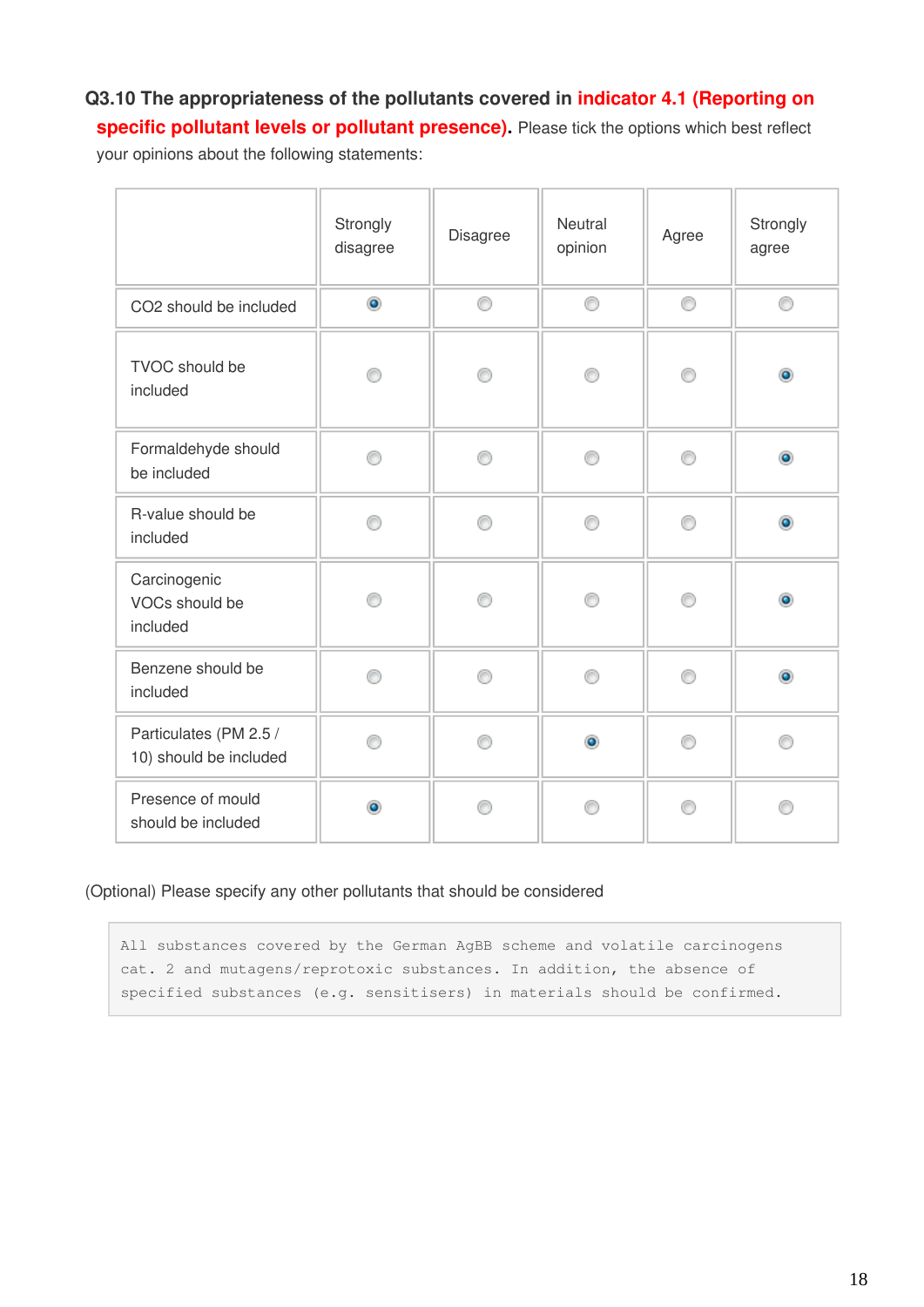# **Q3.11 How should the scope of building products, for which emissions testing results should be obtained, be defined?**

*Please choose the option(s) which most closely reflect your opinion:*

- **Based on a complete list of construction, renovation and fit out products.**
- Based only on those construction, renovation and fit out products with the potential for emissions.
- Based only on those products that have the greatest potential to contribute to emissions.

3.2.5. Specific questions for proposed indicators that relate to **macro-objective 5** (Resilience to climate change):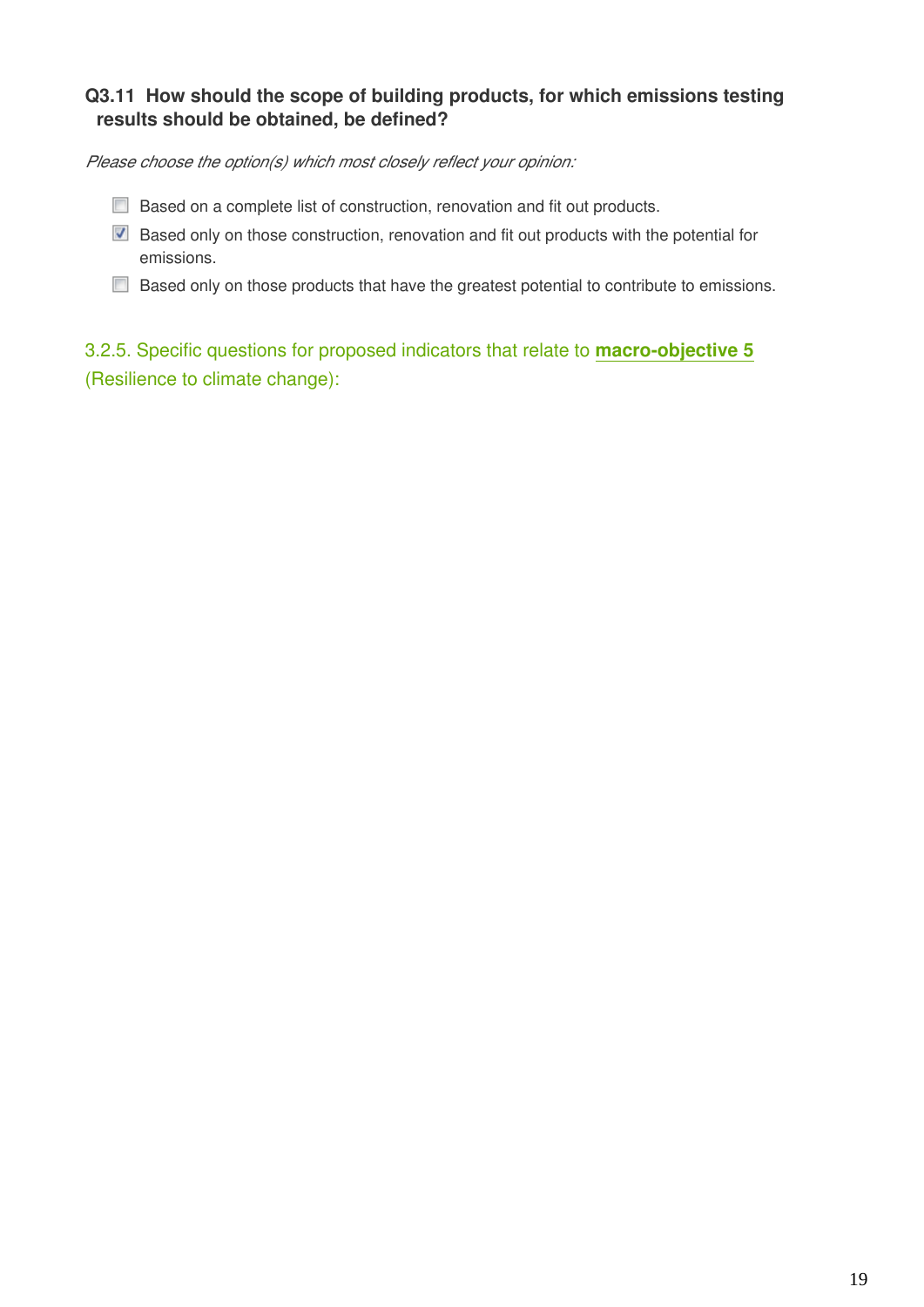# **Q3.12 Opinions about certain aspects of indicators 5.1, 5.2a and 5.2b.** *Please tick the*

*options which best reflect your opinions about the following statements:*

|                                                                                                                                                                                                                                                                                                                                                                                | Strongly<br>disagree | Disagree  | Neutral<br>opinion | Agree | Strongly<br>agree |
|--------------------------------------------------------------------------------------------------------------------------------------------------------------------------------------------------------------------------------------------------------------------------------------------------------------------------------------------------------------------------------|----------------------|-----------|--------------------|-------|-------------------|
| Both Overheating risk<br>assessment (indicator<br>5.1) and Additional<br>cooling primary energy<br>consumption (indicator<br>5.2a) should be reported                                                                                                                                                                                                                          |                      | $\bullet$ | ∩                  | ⊙     |                   |
| The two main indicators<br>5.2a (Additional cooling<br>primary energy<br>consumption) and 5.1 (<br>Overheating risk<br>assessment) should be<br>covered in indicators<br>1.1 (Total primary<br>energy consumption)<br>and 4.1 (Reporting on<br>specific pollutant levels<br>or pollutant presence)<br>respectively, negating<br>the need for any macro-<br>objective 5 section |                      | $\bullet$ |                    |       |                   |
| A proxy measure for the<br>microclimate cooling<br>effect (indicator 5.2b<br>Green factor) would be<br>a useful alternative to a<br>building thermal<br>simulation                                                                                                                                                                                                             |                      |           |                    |       |                   |

3.2.6. Specific questions for proposed indicators that relate to **macro-objective 6** (Optimised life cycle cost and value):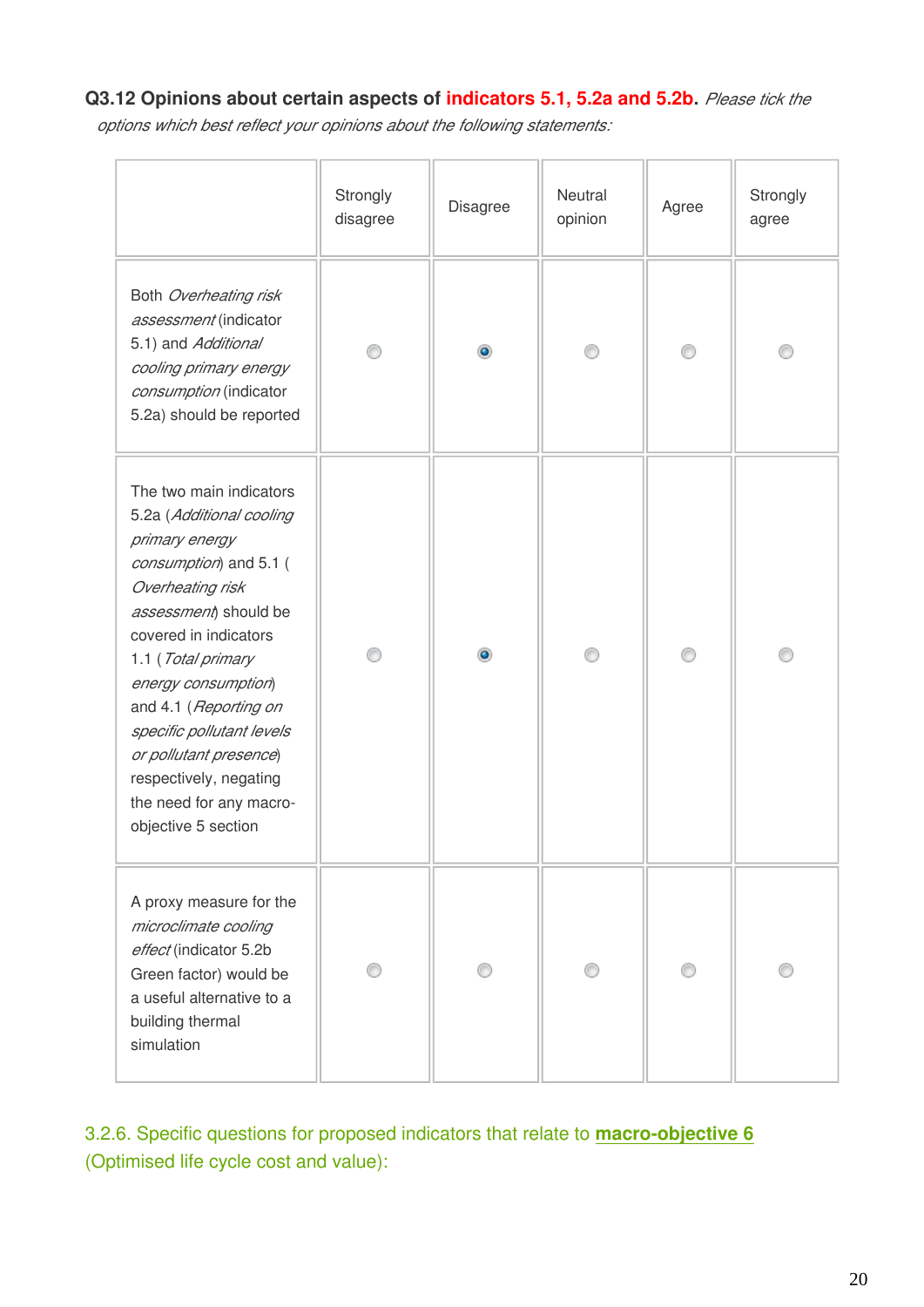# **Q3.13 Further opinions about indicators 6.1a, 6.1b and 6.2.** *Please tick the options which*

*best reflect your opinions about the following statements:*

|                                                                                                                                                                                                                         | Strongly<br>disagree | Disagree | Neutral<br>opinion | Agree | Strongly<br>agree |
|-------------------------------------------------------------------------------------------------------------------------------------------------------------------------------------------------------------------------|----------------------|----------|--------------------|-------|-------------------|
| The "cost optimal" EU<br>methodology (as described<br>in Delegated<br>Regulaton (EU) No 244<br>/2012) should be used as a<br>simplified methodology for<br>indicator 6.1a (Long term<br>utility costs)                  |                      |          | $\bullet$          |       |                   |
| The Life Cycle Costing<br>(LCC) focus on operational<br>costs and long term<br>acquisition and<br>maintenance costs for<br>indicator 6.1b (Long-term<br>acquisition and<br><i>maintenance costs</i> ) is<br>appropriate |                      | ∩        | $\bullet$          | ⊙     |                   |
| A simple reliability rating<br>based on a scoring of the<br>input data and<br>assumptions for each of<br>the other indicators (e.g.<br>1.1 Total primary energy<br>consumption) would be<br>useful for valuers          |                      |          |                    |       |                   |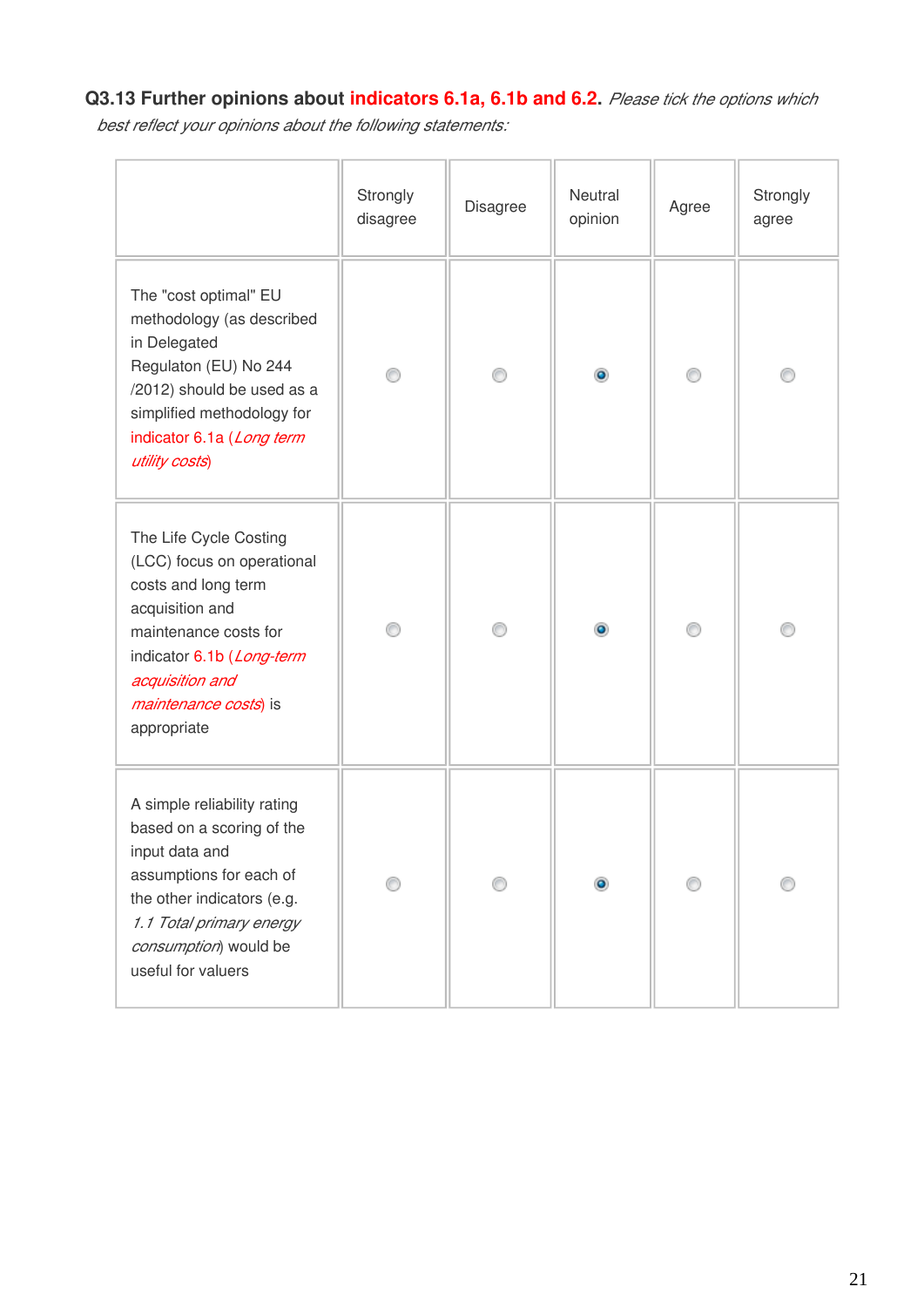# **Q3.14 What do you think are the most appropriate life spans for maintenance plans**

**for the following building types?** *Please tick the options which best reflect your opinions about the following statements:*

|                      | $<$ 10<br>years | $10 - 15$<br>years | $15 - 20$<br>years | $20 - 30$<br>years | 30-50<br>years | $50-$<br>100<br>years | $>100$<br>years |
|----------------------|-----------------|--------------------|--------------------|--------------------|----------------|-----------------------|-----------------|
| Individual<br>houses | 0               | O                  | 0                  | O                  | 0              | O                     | 0               |
| Apartment<br>blocks  | 0               | O                  | 0                  | O                  | 0              | O                     | 0               |
| Office buildings     | O               | O                  | ⊙                  | 0                  | O              | 0                     | ◉               |

# Part 4: Open questions

In this final part of the questionnaire we give you, or the organisation you represent, the opportunity to submit open comments on any aspect of how the indicators could work and also the specific indicator proposals.

**Q4.1 How should the framework of indicators work and to which actors (e.g. public authority planners, design teams, construction contractors, property investors etc.) would it be most relevant?**